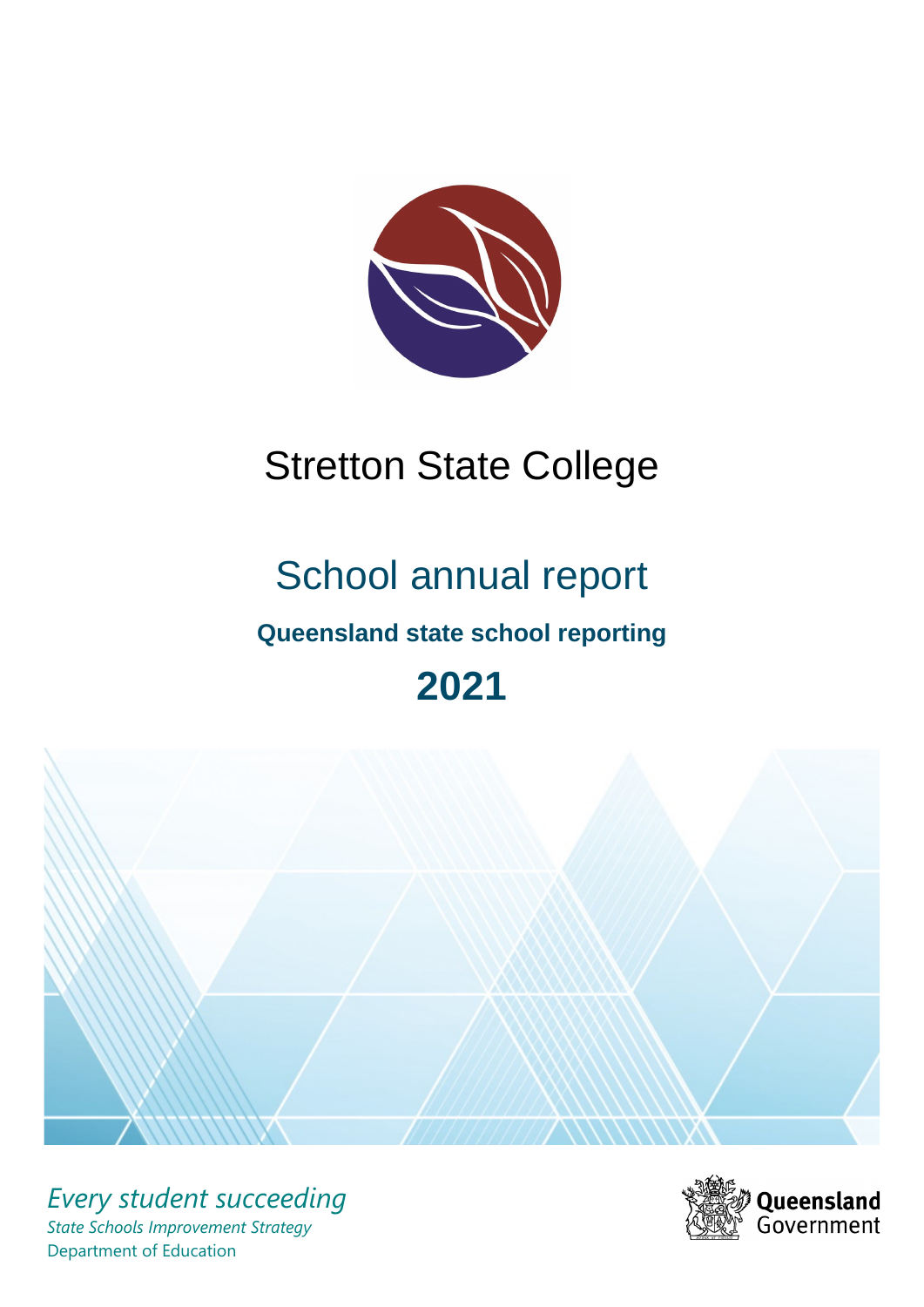**OFFICIAL – Public** Published as information source only. Public information used to create this report may not appear in this format in the public domain Please refer to disclaimer information.

#### **Contact details**

| <b>Postal Address</b> | PO Box 1840 Sunnybank Hills 4109 |
|-----------------------|----------------------------------|
| <b>Phone</b>          | (07) 3723 0222                   |
| Fax                   | (07) 3723 0200                   |
| Email                 | principal@strettonsc.eq.edu.au   |
| Website               | https://strettonsc.eq.edu.au     |

#### **Disclaimer**

The materials presented in this report are distributed by the Department of Education (the department) as an information source only.

The information and data in this report is subject to change without notice.<br>The department makes no statements, representations, or warranties about the accuracy or completeness of, and you should not rely on, any informa report.

The department disclaim all responsibility and all liability (including without limitation, liability in negligence) for all expenses, losses, damages and costs you might incur as a result of the information in this report being inaccurate or incomplete in any way, and for any reason.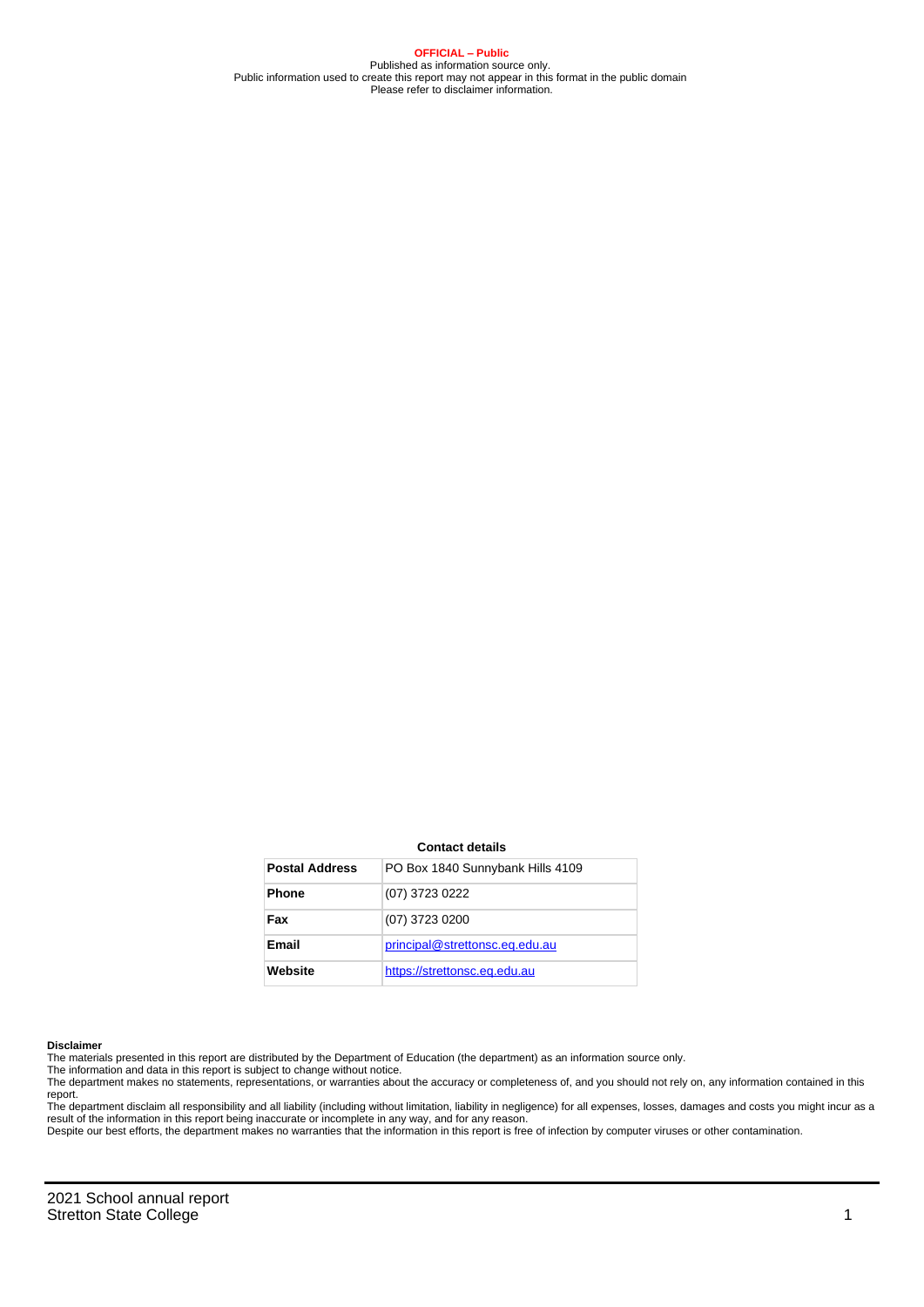| School context                   |                                                                                                                                                                                              |
|----------------------------------|----------------------------------------------------------------------------------------------------------------------------------------------------------------------------------------------|
| Coeducational or single sex      | Coeducational                                                                                                                                                                                |
| <b>Independent Public School</b> | <b>Yes</b>                                                                                                                                                                                   |
| Year levels offered in 2021      | Prep Year - Year 12                                                                                                                                                                          |
| Webpages                         | Additional information about Queensland state schools is located on the:<br>My School website<br>Queensland Government data website<br>Queensland Government schools directory website.<br>٠ |

# **Characteristics of the student body**

#### **Student enrolments**

#### **Table 1: Student enrolments by year level**

|                   |       | <b>February</b> |       |       | <b>August</b> |       |
|-------------------|-------|-----------------|-------|-------|---------------|-------|
| <b>Year Level</b> | 2019  | 2020            | 2021  | 2019  | 2020          | 2021  |
| <b>Prep Year</b>  | 232   | 251             | 208   | 241   | 253           | 213   |
| Year 1            | 243   | 258             | 263   | 245   | 259           | 278   |
| Year 2            | 255   | 263             | 267   | 258   | 263           | 269   |
| Year 3            | 213   | 266             | 267   | 212   | 262           | 275   |
| Year 4            | 228   | 232             | 274   | 226   | 234           | 282   |
| Year 5            | 224   | 233             | 246   | 229   | 240           | 252   |
| Year 6            | 205   | 234             | 255   | 205   | 237           | 257   |
| Year <sub>7</sub> | 233   | 254             | 267   | 235   | 256           | 271   |
| Year 8            | 265   | 243             | 261   | 261   | 241           | 259   |
| Year 9            | 207   | 263             | 243   | 203   | 270           | 245   |
| Year 10           | 203   | 203             | 259   | 199   | 200           | 262   |
| Year 11           | 170   | 189             | 196   | 164   | 187           | 193   |
| Year 12           | 114   | 163             | 184   | 111   | 159           | 180   |
| <b>Total</b>      | 2,792 | 3,052           | 3,190 | 2,789 | 3,061         | 3,236 |

Notes

1. Student counts include headcount of all full- and part-time students at the school.

#### **Average class sizes**

#### **Table 2: Average class size information for each phase of schooling**

| <b>Year Levels</b> | 2019 | 2020 | 2021 |
|--------------------|------|------|------|
| Prep – Year 3      | 24   | 24   | 24   |
| Year 4 – Year 6    | 28   | 26   | 28   |
| Year 7 – Year 10   | 24   | 25   | 24   |
| Year 11 – Year 12  | 17   | 17   | 18   |

Notes

1. Classes are measured against the target of 25 students per teacher in Prep to Year 3 and Years 11 to 12, and target of 28 students per teacher in Years 4 to 10. Where composite classes exist across cohorts (e.g. Year 3/4) the class size targets would be the lower cohort target.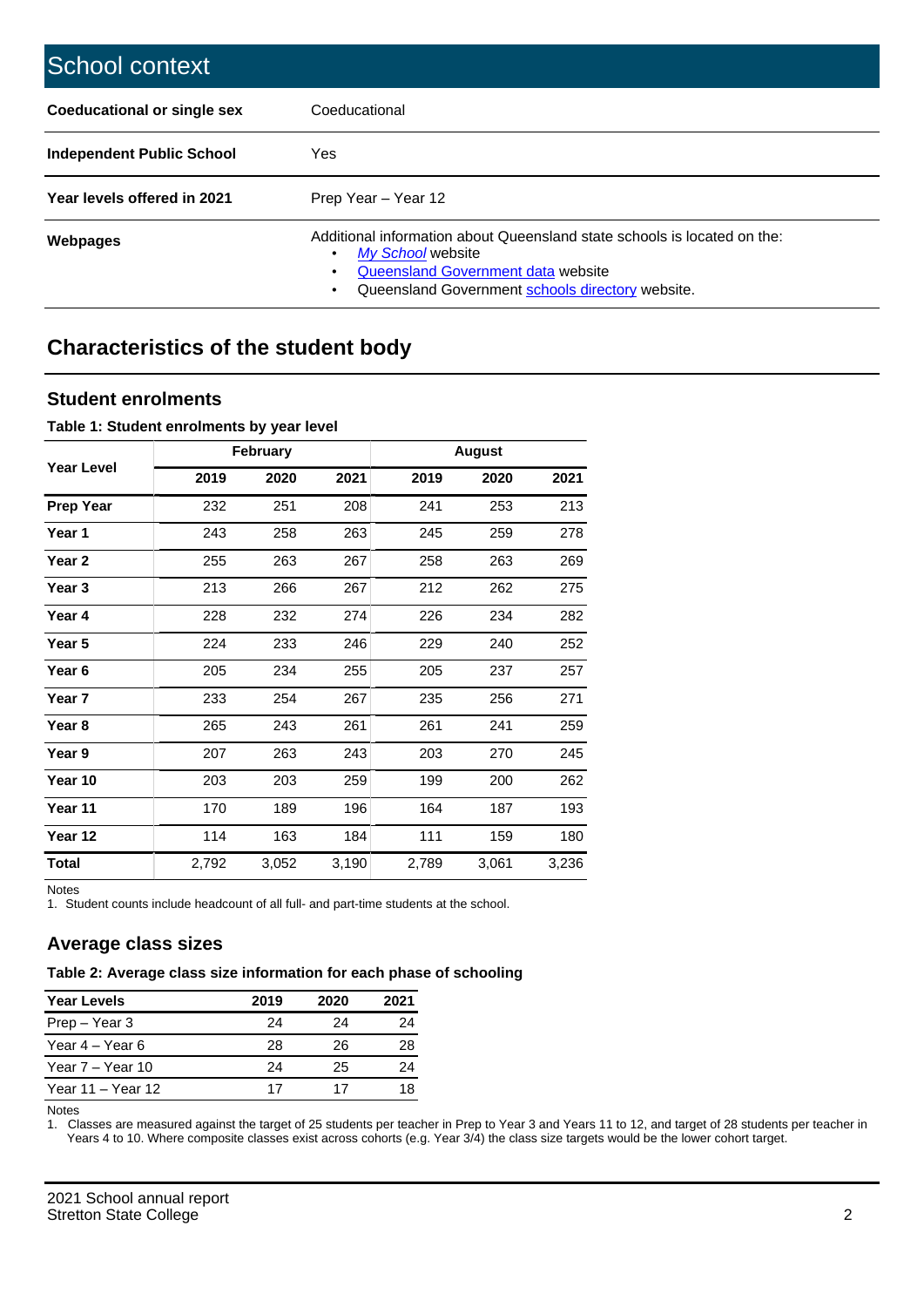#### **Respectful relationships education**

To support students' learning, health and wellbeing all state schools are required to implement respectful relationships education through the Prep to Year 10 Australian Curriculum: Health and Physical Education and/or through school pastoral care programs across Prep to Year 12.

#### **Parent, student and staff satisfaction**

Tables 3–5 show selected items from the Parent/Caregiver, Student and Staff School Opinion Surveys. In response to the COVID-19 health emergency, the annual school opinion surveys of students, teachers and staff were not administered in 2020. A new time series started in 2021 and data from this collection is not considered directly comparable with earlier collections due to significant methodology changes.

For state level information go to the **[School Opinion Survey](https://qed.qld.gov.au/publications/reports/statistics/schooling/schools/schoolopinionsurvey) webpage**.

#### **Table 3: Parent/Caregiver Survey**

| Percentage of parents/caregivers who agree <sup>1</sup> that:                                               | 2019  | 2020 | 2021  |
|-------------------------------------------------------------------------------------------------------------|-------|------|-------|
| This is a good school.                                                                                      | 92.6% |      | 93.1% |
| My child likes being at this school. <sup>2</sup>                                                           | 91.9% |      | 94.5% |
| My child feels safe at this school. <sup>2</sup>                                                            | 92.3% |      | 93.8% |
| My child's learning needs are being met at this school. <sup>2</sup>                                        | 91.4% |      | 90.8% |
| My child is making good progress at this school. <sup>2</sup>                                               | 90.2% |      | 92.7% |
| Teachers at this school expect my child to do his or her best. <sup>2</sup>                                 | 96.1% |      | 96.0% |
| Teachers at this school provide my child with useful feedback about his or her school<br>work. <sup>2</sup> | 91.0% |      | 92.3% |
| Teachers at this school motivate my child to learn. <sup>2</sup>                                            | 92.7% |      | 92.9% |
| Teachers at this school treat students fairly. <sup>2</sup>                                                 | 83.8% |      | 88.8% |
| I can talk to my child's teachers about my concerns. <sup>2</sup>                                           | 93.5% |      | 96.6% |
| This school works with me to support my child's learning. <sup>2</sup>                                      | 91.6% |      | 95.2% |
| This school takes parents' opinions seriously. <sup>2</sup>                                                 | 82.4% |      | 82.5% |
| Student behaviour is well managed at this school. <sup>2</sup>                                              | 81.8% |      | 85.7% |
| This school looks for ways to improve. <sup>2</sup>                                                         | 90.0% |      | 90.2% |
| This school is well maintained. <sup>2</sup>                                                                | 89.3% |      | 95.0% |

Notes

1. Agree represents the percentage of respondents who Somewhat Agree, Agree or Strongly Agree with the statement.

2. Nationally agreed parents/caregiver items.

3. DW = Data withheld to ensure confidentiality.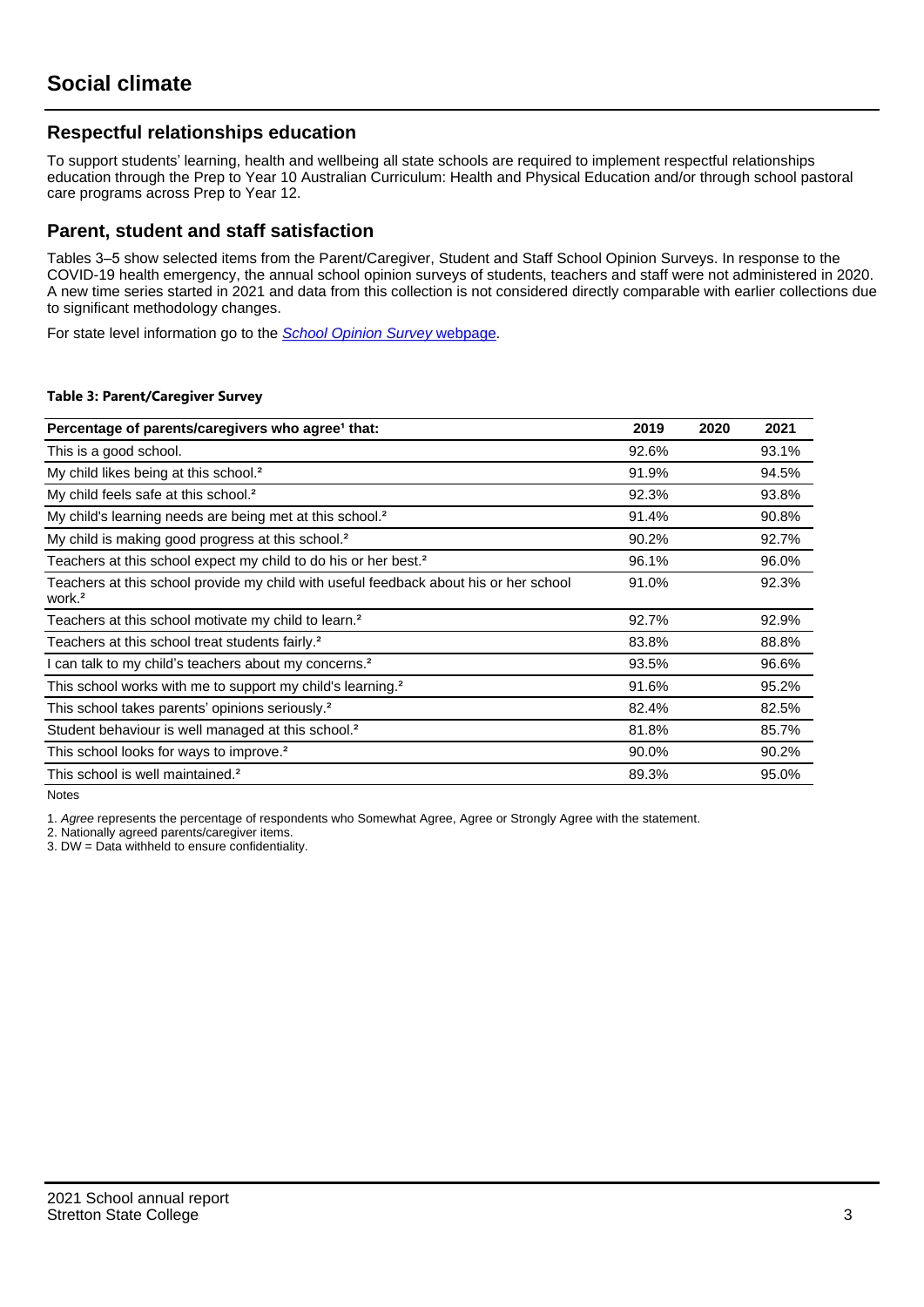#### **Table 4: Student Survey**

| Percentage of students who agree <sup>1</sup> that:                            | 2019  | 2020 | 2021  |
|--------------------------------------------------------------------------------|-------|------|-------|
| I like being at my school. <sup>2</sup>                                        | 93.8% |      | 78.3% |
| I feel safe at my school. <sup>2</sup>                                         | 90.5% |      | 82.9% |
| My teachers motivate me to learn. <sup>2</sup>                                 | 95.1% |      | 87.1% |
| My teachers expect me to do my best. <sup>2</sup>                              | 99.2% |      | 96.5% |
| My teachers provide me with useful feedback about my school work. <sup>2</sup> | 95.1% |      | 88.8% |
| Teachers at my school treat students fairly. <sup>2</sup>                      | 81.9% |      | 75.1% |
| I can talk to my teachers about my concerns. <sup>2</sup>                      | 81.8% |      | 75.2% |
| My school takes students' opinions seriously. <sup>2</sup>                     | 78.6% |      | 70.4% |
| Student behaviour is well managed at my school. <sup>2</sup>                   | 67.5% |      | 64.1% |
| My school looks for ways to improve. <sup>2</sup>                              | 93.0% |      | 87.8% |
| My school is well maintained. <sup>2</sup>                                     | 72.8% |      | 76.3% |
| My school gives me opportunities to do interesting things. <sup>2</sup>        | 90.9% |      | 87.2% |

Notes

1. Agree represents the percentage of respondents who Somewhat Agree, Agree or Strongly Agree with the statement.

2. Nationally agreed student items.

3. DW = Data withheld to ensure confidentiality.

#### **Table 5: Staff Survey**

| Percentage of staff who agree <sup>1</sup> that:                                                            | 2019  | 2020 | 2021   |
|-------------------------------------------------------------------------------------------------------------|-------|------|--------|
| I feel confident embedding Aboriginal and Torres Strait Islander perspectives across the<br>learning areas. | 79.3% |      | 82.6%  |
| I enjoy working at this school. <sup>2</sup>                                                                | 93.2% |      | 94.8%  |
| I feel this school is a safe place in which to work. <sup>2</sup>                                           | 94.0% |      | 98.7%  |
| I receive useful feedback about my work at this school. <sup>2</sup>                                        | 78.6% |      | 77.3%  |
| Students are encouraged to do their best at this school. <sup>2</sup>                                       | 93.0% |      | 100.0% |
| Students are treated fairly at this school. <sup>2</sup>                                                    | 90.4% |      | 91.4%  |
| Student behaviour is well managed at this school. <sup>2</sup>                                              | 81.0% |      | 76.2%  |
| Staff are well supported at this school. <sup>2</sup>                                                       | 80.2% |      | 78.7%  |
| This school takes staff opinions seriously. <sup>2</sup>                                                    | 69.8% |      | 75.0%  |
| This school looks for ways to improve. <sup>2</sup>                                                         | 88.6% |      | 92.8%  |
| This school is well maintained. <sup>2</sup>                                                                | 90.5% |      | 92.2%  |
| This school gives me opportunities to do interesting things. <sup>2</sup>                                   | 81.9% |      | 87.8%  |

Notes

1. Agree represents the percentage of respondents who Somewhat Agree, Agree or Strongly Agree with the statement.

2. Nationally agreed staff items.

3. DW = Data withheld to ensure confidentiality.

#### **Description of how this school manages non-attendance**

Queensland state schools manage non-attendance in line with the Queensland Department of Education procedures: [Managing Student Absences and Enforcing Enrolment and Attendance at State Schools](https://ppr.qed.qld.gov.au/pp/managing-student-absences-and-enforcing-enrolment-and-attendance-at-state-schools-procedure); and [Roll Marking in State Schools,](https://ppr.qed.qld.gov.au/pp/roll-marking-in-state-schools-procedure) which outline processes for managing and recording student attendance and absenteeism.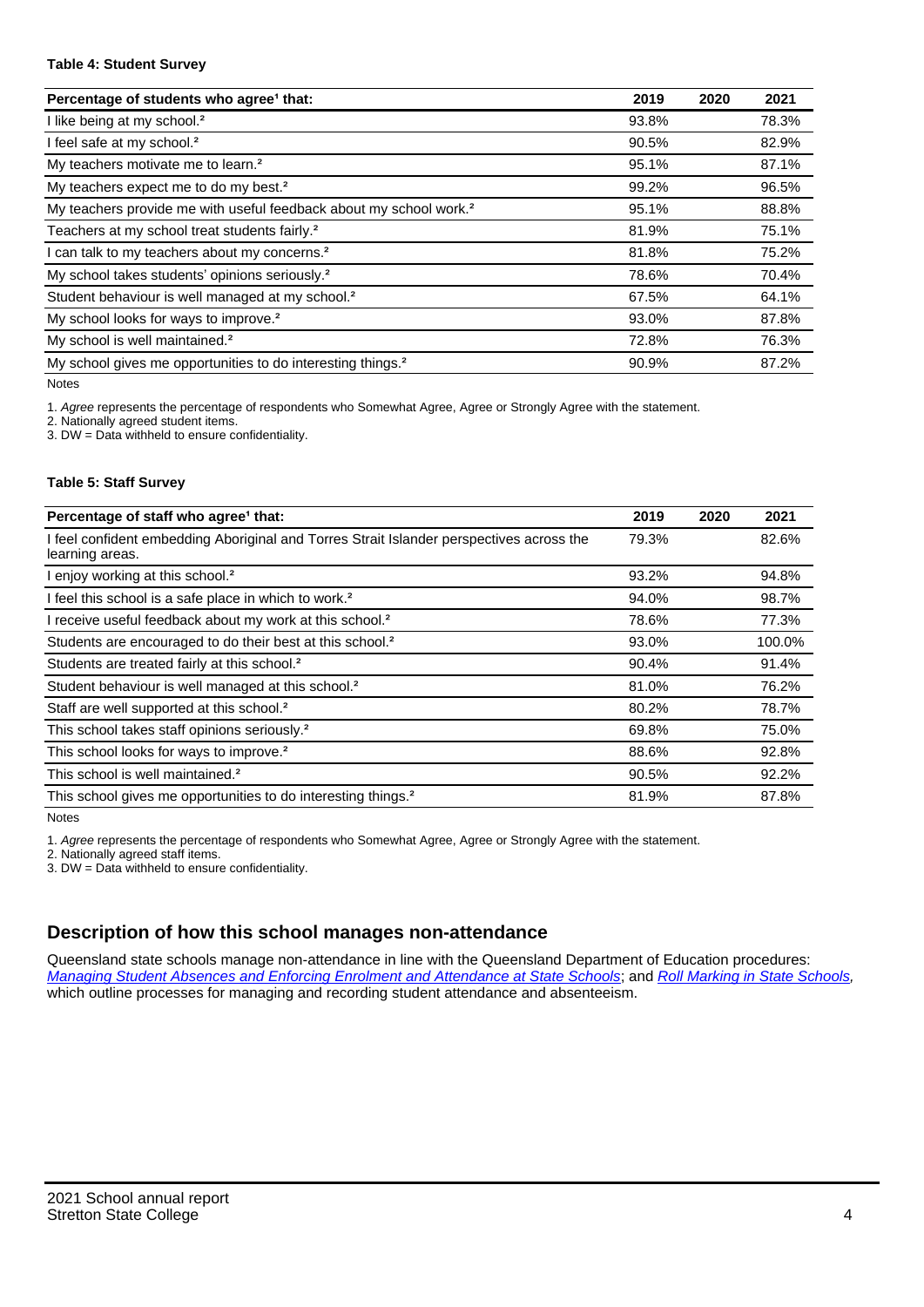#### **School disciplinary absences**

#### **Table 6: Count of school disciplinary absences at this school**

| Type of school disciplinary absence | 2019 | 2020 | 2021 |
|-------------------------------------|------|------|------|
| Short suspension                    | 216  | 183  | 240  |
| Long suspension                     | 16   | 9    | 4    |
| Exclusion                           | 5    |      | 4    |
| Cancellation                        | 2    |      |      |
| Total                               | 239  | 193  | 249  |

Notes

1. School disciplinary absence (SDA) data is a total of short suspensions (1–10 days), long suspensions (11–20 days), exclusions and cancellations. 2. The number of SDAs is not the number of students who received an SDA as one student may be suspended several times in a school year. Each time a student is suspended it is recorded as an additional SDA. The data does not reflect the outcomes of appeal decisions.

3. 2020 data was impacted by the COVID-19 health emergency. There were significantly fewer SDAs during the home-based learning period (the first five weeks of Term 2) compared to other years.

# **School funding**

#### **School income broken down by funding source**

School income, reported by financial year accounting cycle using standardised national methodologies and broken down by funding source is available via the [My School](http://www.myschool.edu.au/) website.

#### **How to access our income details**

- 1. Click on the My School link <http://www.myschool.edu.au/>.
- 2. Enter the school name or suburb of the school you wish to search.

| Search by school name or suburb | <b>School sector</b> | School type | <b>State</b> |  |
|---------------------------------|----------------------|-------------|--------------|--|
|                                 |                      |             |              |  |

3. Click on View School Profile to access the school's profile.



4. Click on Finances and select the appropriate year to view school financial information.

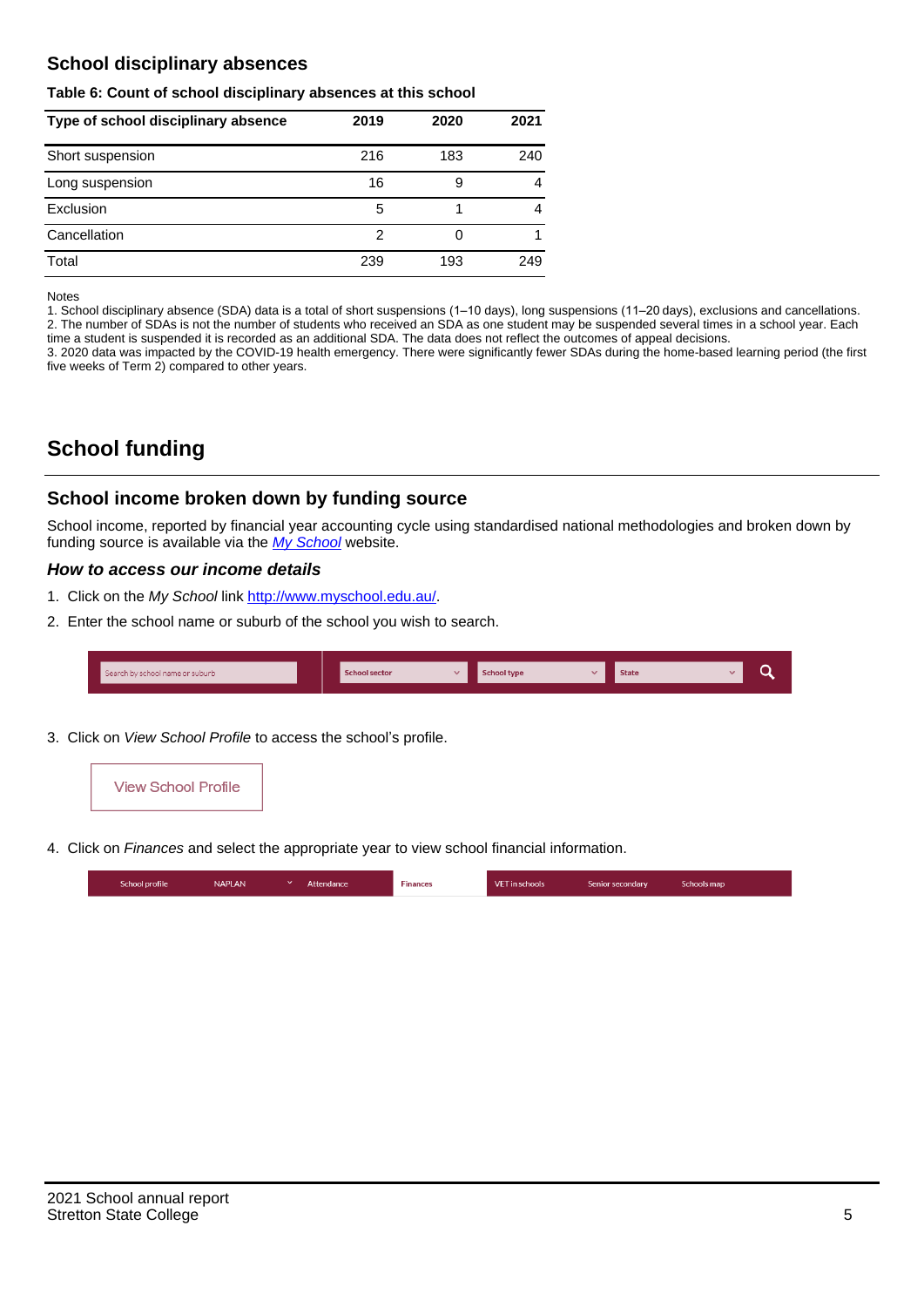# **Teacher standards and qualifications**

The Teacher registration eligibility requirements: Policy (p.1) states:

To be eligible for registration, a person must satisfy the Queensland College of Teachers (QCT) that they meet requirements regarding qualification and experience, or have otherwise met the requirements of the Australian Professional Standards for Teachers (APST). A person must also satisfy the QCT that they are suitable to teach and meet English language proficiency requirements. All these requirements are specified in the Act and the Education (Queensland College of Teachers) Regulation 2005 (the Regulation).

The qualifications required for teacher registration are successful completion of either -

- (a) a four-year initial teacher education program including teacher education studies of at least one year (e.g. a Bachelor of Education, or a double Bachelor degree in Science and Teaching) or
- (b) a one-year graduate initial teacher education program following a degree (e.g. a one-year Graduate Diploma of Education (Secondary) after a three-year Bachelor degree) or
- (c) another course of teacher education that the QCT is reasonably satisfied is the equivalent of (a) or (b). These are considered on a case-by-case basis.

For more information, please refer to the following link:

• <https://www.qct.edu.au/registration/qualifications>

# **Workforce composition**

#### **Staff composition, including Indigenous staff**

#### **Table 7: Workforce composition for this school**

|                    | <b>Teaching staff</b> |      |      | Non-teaching staff |      |      | Indigenous staff |      |      |
|--------------------|-----------------------|------|------|--------------------|------|------|------------------|------|------|
| <b>Description</b> | 2019                  | 2020 | 2021 | 2019               | 2020 | 2021 | 2019             | 2020 | 2021 |
| Headcount          | 197                   | 217  | 228  | 102                | 101  | 102. |                  |      |      |
| <b>FTF</b>         | 186                   | 203  | 213  | 73                 | 75   | 76   |                  |      |      |

Notes

1. Teaching staff includes school leaders.

2. Indigenous refers to Aboriginal and Torres Strait Islander people of Australia.

3. FTE = full-time equivalent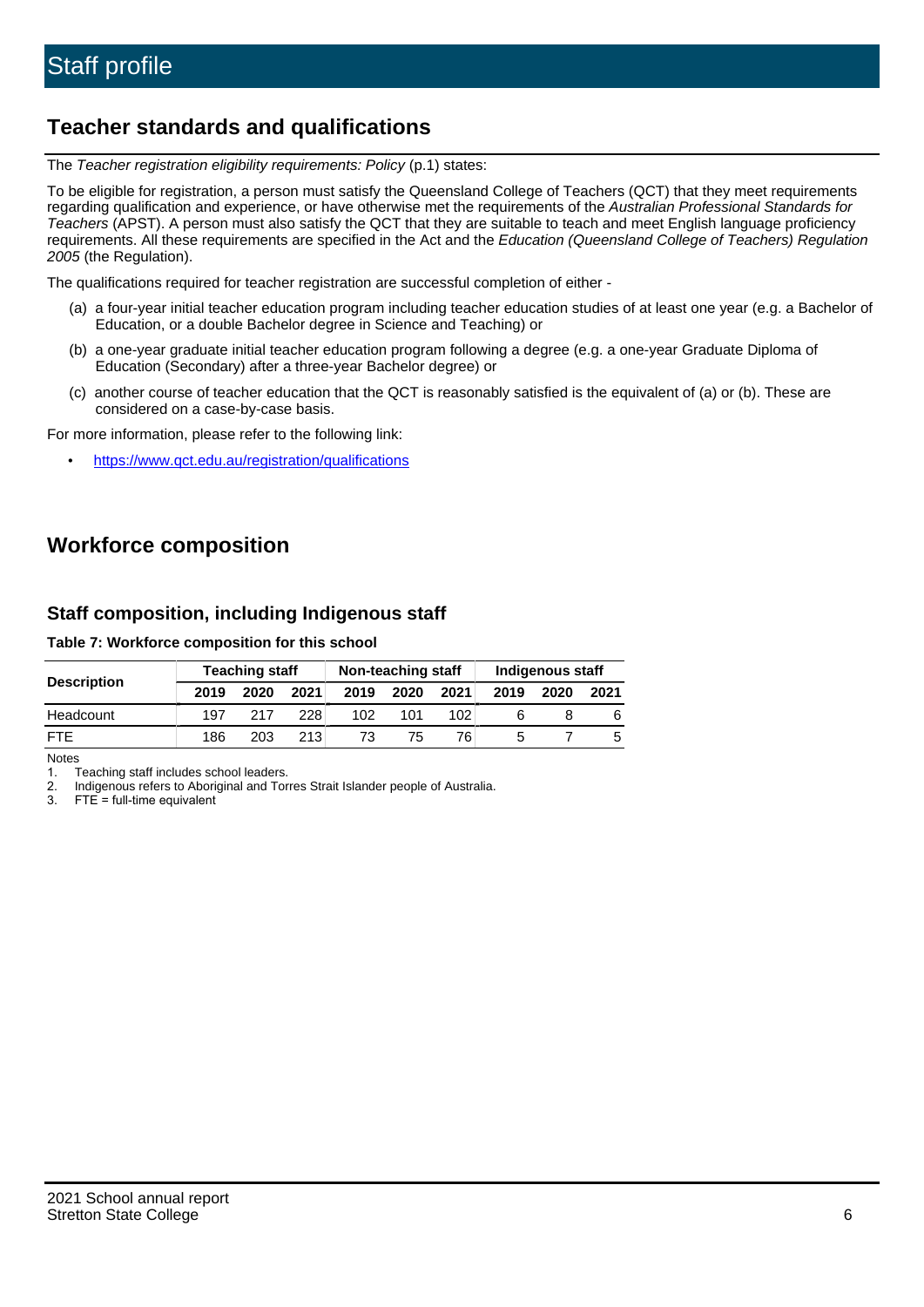# **Key student outcomes**

#### **Student attendance**

Tables 8–9 show attendance rates at this school as percentages. In 2020, the COVID-19 health emergency affected student attendance in Queensland Government schools. Comparisons between 2020 and other years' attendance data should not be made.

#### **Table 8: Overall student attendance at this school**

| <b>Description</b>                                  | 2019 | 2020 | 2021 |
|-----------------------------------------------------|------|------|------|
| Overall attendance rate for students at this school | 93%  | 93%  | 93%  |

Notes

1. The attendance rate is the full- and part-time days attended as a percentage of enrolled school days.

2. Full-time students only.

#### **Table 9: Student attendance rates for each year level at this school**

| <b>Year Level</b> | 2019 | 2020 | 2021 |
|-------------------|------|------|------|
| Prep Year         | 94%  | 93%  | 93%  |
| Year 1            | 95%  | 91%  | 94%  |
| Year 2            | 95%  | 93%  | 94%  |
| Year <sub>3</sub> | 95%  | 93%  | 95%  |
| Year 4            | 94%  | 93%  | 95%  |
| Year 5            | 94%  | 92%  | 94%  |
| Year 6            | 94%  | 92%  | 94%  |
| Year 7            | 93%  | 94%  | 93%  |
| Year <sub>8</sub> | 93%  | 91%  | 92%  |
| Year 9            | 91%  | 94%  | 90%  |
| Year 10           | 91%  | 92%  | 91%  |
| Year 11           | 92%  | 93%  | 90%  |
| Year 12           | 92%  | 93%  | 91%  |

Notes<br>1. Th The attendance rate is the full- and part-time days attended as a percentage of enrolled school days.

2. Full-time students only.

3. DW = Data withheld to ensure confidentiality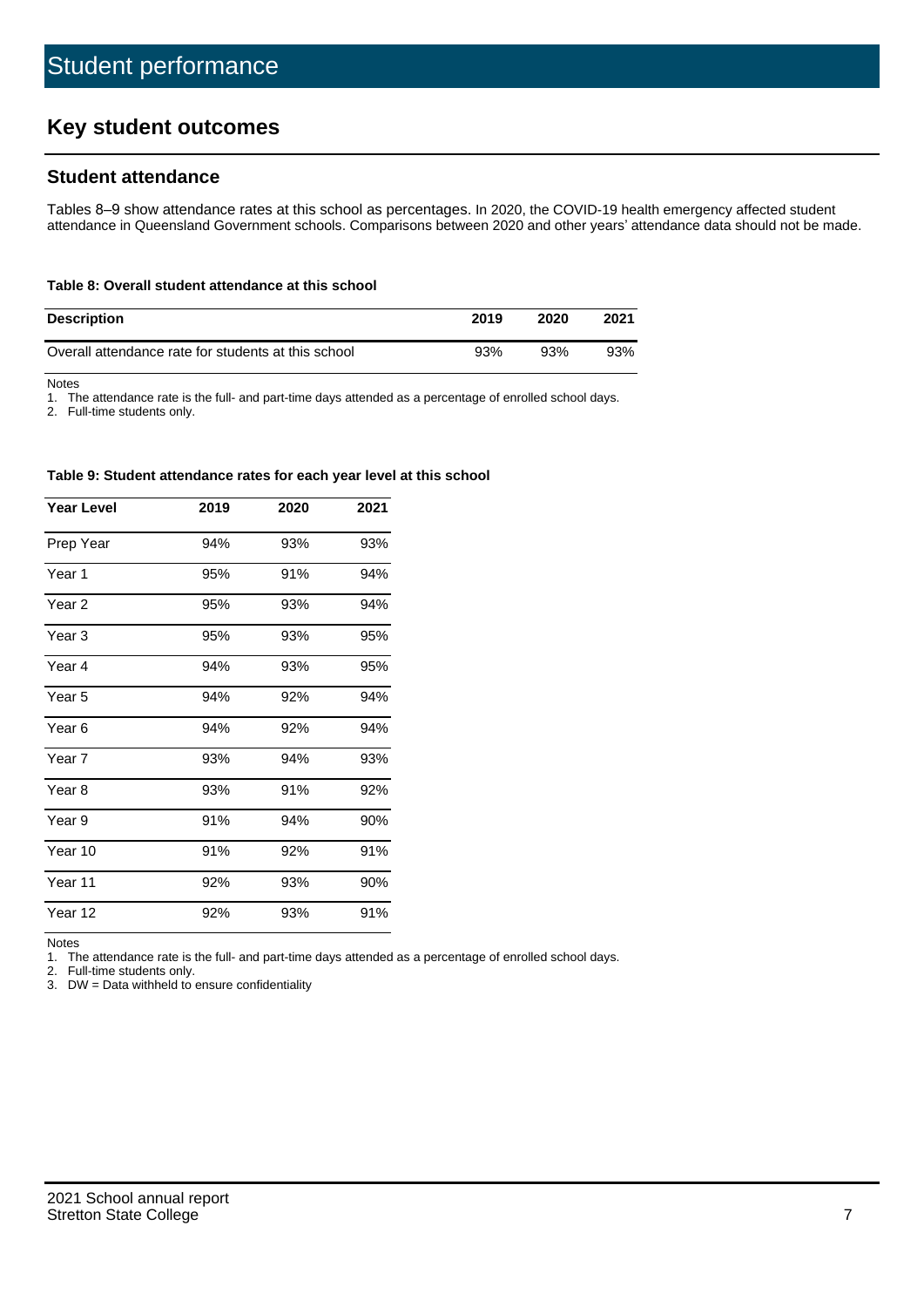# **NAPLAN**

Our reading, writing, spelling, grammar and punctuation, and numeracy results for the Years 3, 5, 7 and 9 NAPLAN tests are available via the [My School](http://www.myschool.edu.au/) website.

#### **How to access our NAPLAN results**

- 1. Click on the My School link <http://www.myschool.edu.au/>.
- 2. Enter the school name or suburb of the school you wish to search.

| Search by school name or suburb | <b>School sector</b> | <b>School type</b>                        |          | <b>State</b> |  |
|---------------------------------|----------------------|-------------------------------------------|----------|--------------|--|
|                                 |                      |                                           |          |              |  |
|                                 |                      | $\sim$ $\sim$ $\sim$ $\sim$ $\sim$ $\sim$ | $\cdots$ |              |  |

3. Click on View School Profile of the appropriate school to access the school's profile.

| <b>View School Profile</b> |
|----------------------------|
|----------------------------|

4. Click on NAPLAN and select a year to view school NAPLAN information.

|  | School profile | <b>NAPLAN</b><br>$\sim$ 1 | Attendance | <b>Finances</b> | <b>VET</b> in schools | Senior secondary | Schools map |
|--|----------------|---------------------------|------------|-----------------|-----------------------|------------------|-------------|
|--|----------------|---------------------------|------------|-----------------|-----------------------|------------------|-------------|

#### Notes

- 1. If you are unable to access the internet, please contact the school for a hard copy of the school's NAPLAN results.
- 2. The National Assessment Program Literacy and Numeracy ([NAPLAN\)](http://www.nap.edu.au/naplan) is an annual assessment for students in Years 3, 5, 7 and 9.